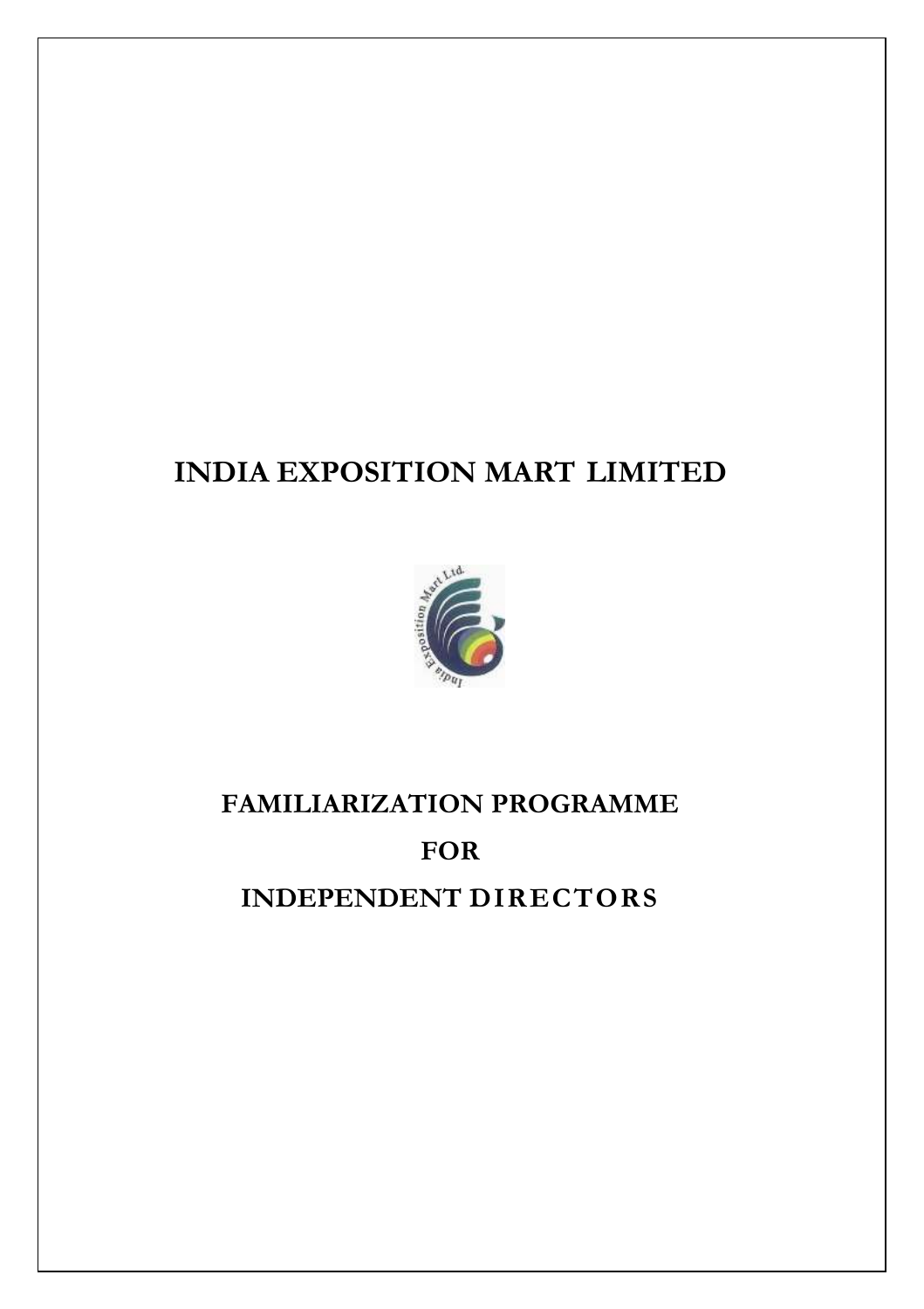

#### **Preamble**

The familiarization programmes for Independent Directors of India Exposition Mart Ltd. have been adopted by the Board of Directors, pursuant to Regulation 25(7) of the SEBI (Listing Obligations and Disclosure Requirements) Regulations, 2015 (hereinafter referred as "SEBI LODR Regulations") and Schedule IV of the Companies Act, 2013. The provisions of SEBI LODR Regulations envisage that, the Company shall familiarize the Independent Directors on their roles, rights and responsibilitiesin the Company, nature of the industry in which the Company operates, business model of the Company, etc., through various programmes.

The Schedule IV Companies Act also mandates that the Independent Directors shall undertake appropriate induction and regularly update and refresh their skills, knowledge, and familiarity withthe Company.

#### **Objective**

To understand the entire operations and activities of the organization, its broad objectives and its vision going forward, an induction programme is organized for the Directors at the time of their joining, and thereafter every year for the existing Independent Directors. The Familiarization Programmes for Independent Directors are structured by the Company taking into cognizance the requirements of Companies Act, 2013 and the SEBI (Listing Obligations and Disclosure Requirements) Regulations, 2015.

#### **Familiarization Process**

- The Company shall, through its Key Managerial Personnel, Senior Management Personnel and Leadership Team, organize programs / presentations periodically to familiarize the Independent Directors on the strategy, operations, and the processes of the Company at the Board / Committee Meetings.
- The programs / presentations provide an opportunity to the Independent Directors to interact and engage with Senior Management Personnel / Leadership Team and to have insights on the Company's strategy, business model, nature of industry in which the Company operates, the roles, rights and responsibilities of the Independent Directors, India and Global markets' scenario, organization structure, finance, human resources, risk management and such other areas, from time to time.